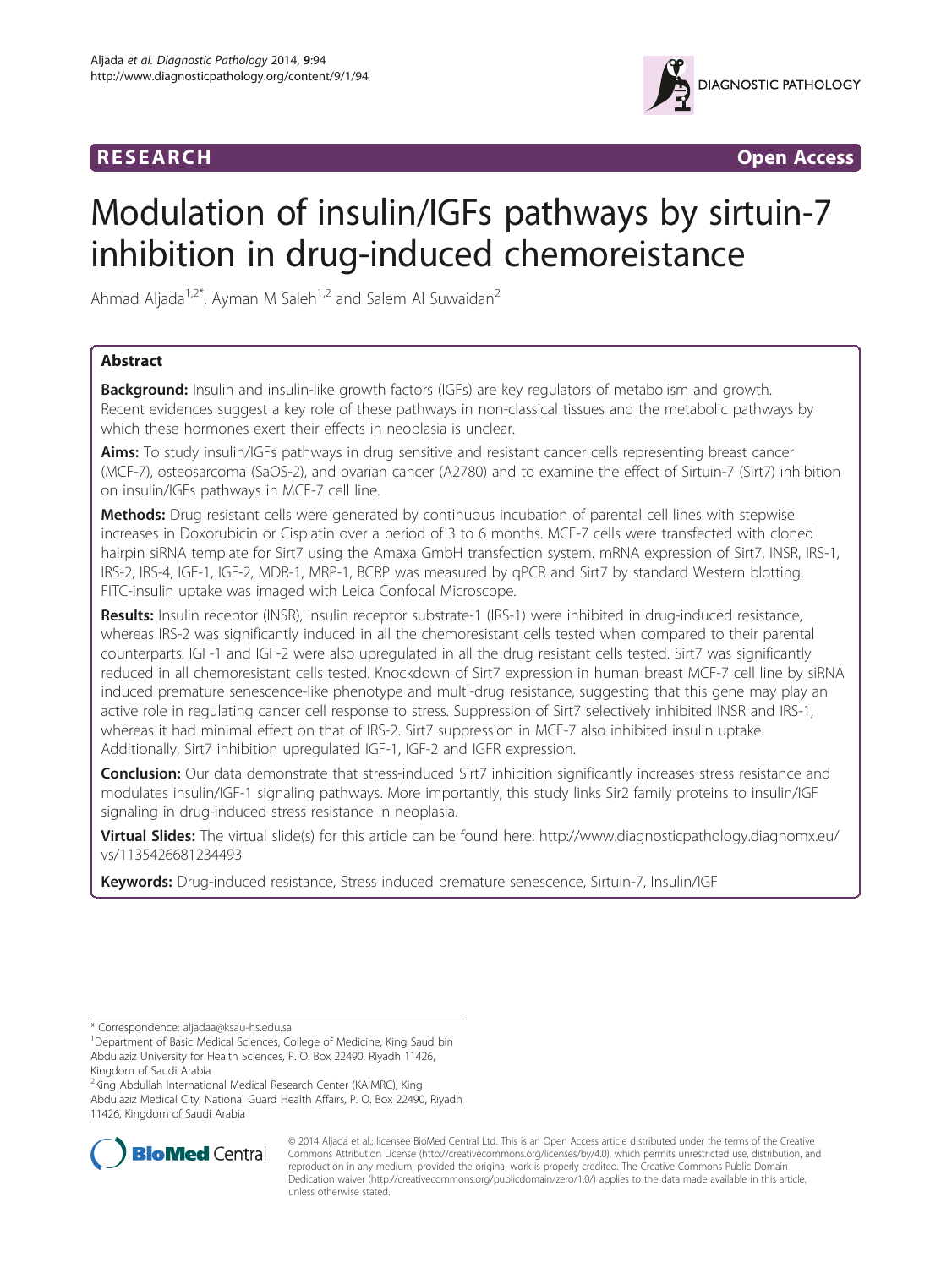# Background

The autocrine and paracrine secretion of insulin and insulin-like growth-factors (IGFs) 1 and 2 are key regulators of metabolism and growth, which subserve energy production and growth stimulation, respectively, in cancer cells. Several recent evidences suggest a key role of these pathways in non-classical tissues. It is unclear if these hormones exert their effects in a similar manner in neoplasia. Receptors for IGFs and insulin are widely expressed on normal and cancerous tissues. The insulin receptor (INSR) and the IGF-1R are both tyrosine kinase receptors and are structurally similar and activate almost identical intracellular signaling events. Insulin and IGFs receptors have been reported in various cancers including breast [\[1](#page-7-0)-[9\]](#page-7-0), lung [\[10](#page-7-0)], colon [\[11](#page-8-0)], melanoma [\[12](#page-8-0)], cervix [[12\]](#page-8-0), renal cell carcinoma [[13\]](#page-8-0), fibrosarcoma [\[14](#page-8-0)], Hodgkin's lymphoma [[15](#page-8-0)], insulinoma [[16\]](#page-8-0), as well as in one hematologic malignancy, lymphoblastic leukemia [[14\]](#page-8-0). INSR and IGFRs have likewise been well characterized on the cell membranes of these cancers [\[11,17-19](#page-8-0)]. The classical view presents the INSR as being responsible for the metabolic functions and IGF-1R being responsible for the growth, proliferation, protection against apoptosis. These differences may be explained partially by the slight structural differences and tissue distribution; however, a rational explanation for the divergent biological effects is the interactions with specific substrates. Although there are two receptors for IGFs, IGF-1R and IGF-2R, IGF-2R does not transduce a signal and acts to reduce the bioavailability of IGF-2 by sequestering it away from IGF-1R and thus acts as a tumor suppressor [\[20\]](#page-8-0). INSR, on the other hand, has two isoforms. INSR-A isoform is commonly expressed by neoplastic tissue whereas INSR-B isoform is commonly expressed by classic-insulin sensitive tissue [[21](#page-8-0),[22](#page-8-0)]. This preferential expression of INSR isoforms is unclear. Insulin is expressed exclusively by pancreatic β cells whereas IGF-1 and IGF-2 are produced in the liver and neoplastic tissue. IGF-2 gene is imprinted and its overexpression in neoplasia could result from the loss of imprinting. Additionally, the activity of IGFs is modulated by IGFBPs which limit IGF access to IGF-1R and thus inhibiting IGFs. However, overexpression of certain IGFBPs, in particular IGFBP2 and IGFBP5, results in increased activity of IGF [\[23,24\]](#page-8-0).

The role of Sirt7 in cancer, an aging-associated disease, is still poorly understood. Sirt7 is associated with active rRNA genes (rDNA) and histones [[25\]](#page-8-0). Overexpression of Sirt7 increased RNA polymerase I (Pol I)-mediated transcription, whereas knockdown of Sirt7 or inhibition of its catalytic activity resulted in decreased association of pol I with rDNA and reduced pol I transcription. Depletion of Sirt7 stopped cell proliferation and triggered apoptosis [\[25\]](#page-8-0). We have recently demonstrated that Sirt7 is inhibited in drug-induced resistance. Inhibition of Sirt7

induces stress-induced premature senescence (SIPS) leading to aggressive tumor behavior [[26](#page-8-0)].

In this study, we investigated insulin/IGF pathway in drug-induced resistance and the relationship of Sirt7 to this pathway since it has been shown that reduction in insulin/IGF-1 signaling extends the lifespan of C. elegans, Drosophila and mice [[27](#page-8-0)-[31](#page-8-0)]. Several studies have also shown that reduced insulin/IGF-1 signaling protects against oxidative damage and other forms of stress [[27](#page-8-0),[28,30\]](#page-8-0). On the other hand, increased levels of IGF-1 are associated with malignant and non-malignant tumorogenesis [[32](#page-8-0)-[34](#page-8-0)]; and IGF-1 has been shown to inhibit chemotherapy-induced apoptosis by activation of the phosphatidylinositol 3-kinase (PI3K)-Akt pathway. Additionally, inhibition of IGF-1 receptor has been shown to increase the efficacy of etoposide and carbaplatin [\[35,36](#page-8-0)]. We hypothesized that stress-induced inhibition of Sirt7, results in modulation of insulin/IGF pathways suggesting a link between these pathways.

# **Methods**

# Establishment of chemoresistant cells

Human breast cancer MCF-7 and osteosarcoma SaOS-2 cell lines were purchased from the ATCC. The ovarian cancer A2780 cells and their corresponding Cisplatin resistant cells were a generous gift from Dr. Mary J Hendrix (Children's Memorial Hospital, Chicago, IL). Doxorubicinresistant MCF-7 and SaOS-2 cells were generated by continuous incubation of parental cell lines with stepwise increases in doxorubicin concentration over a period of 3 to 6 months. Cells were grown in Minimum Essential Medium (MEM, Eagle) with 2 mM L-glutamine and Earle's BSS adjusted to 1.5 g/L sodium bicarbonate, 0.1 mM non-essential amino acids, 1.0 mM sodium pyruvate, and 10% fetal bovine serum.

## Cell transfection

MCF-7 cells were transfected with pSilencer 4.1-CMV neo vector (Ambion, Inc., Austin, TX) containing the cloned hairpin siRNA template for Sirt7 using the Amaxa GmbH transfection system (Amaxa, Inc., Gaithersburg, MD). Three constructs were generated targeting three different regions of Sirt7. Mock cells were transfected with pSilencer 4.1-CMV neo-vector that expresses a hairpin siRNA with limited homology to any known sequences in the human. This method exhibited 80% transfection efficiency in MCF-7.

# mRNA Quantification by Real-Time RT-PCR

Total RNA was isolated using the Ambion Aqueous kit (Ambion). The quality and quantity of the isolated RNA was determined using a Bio-Rad Experion automated electrophoresis system (Hercules, CA). Then, 1 μg of total RNA was reverse-transcribed using Advantage RT-for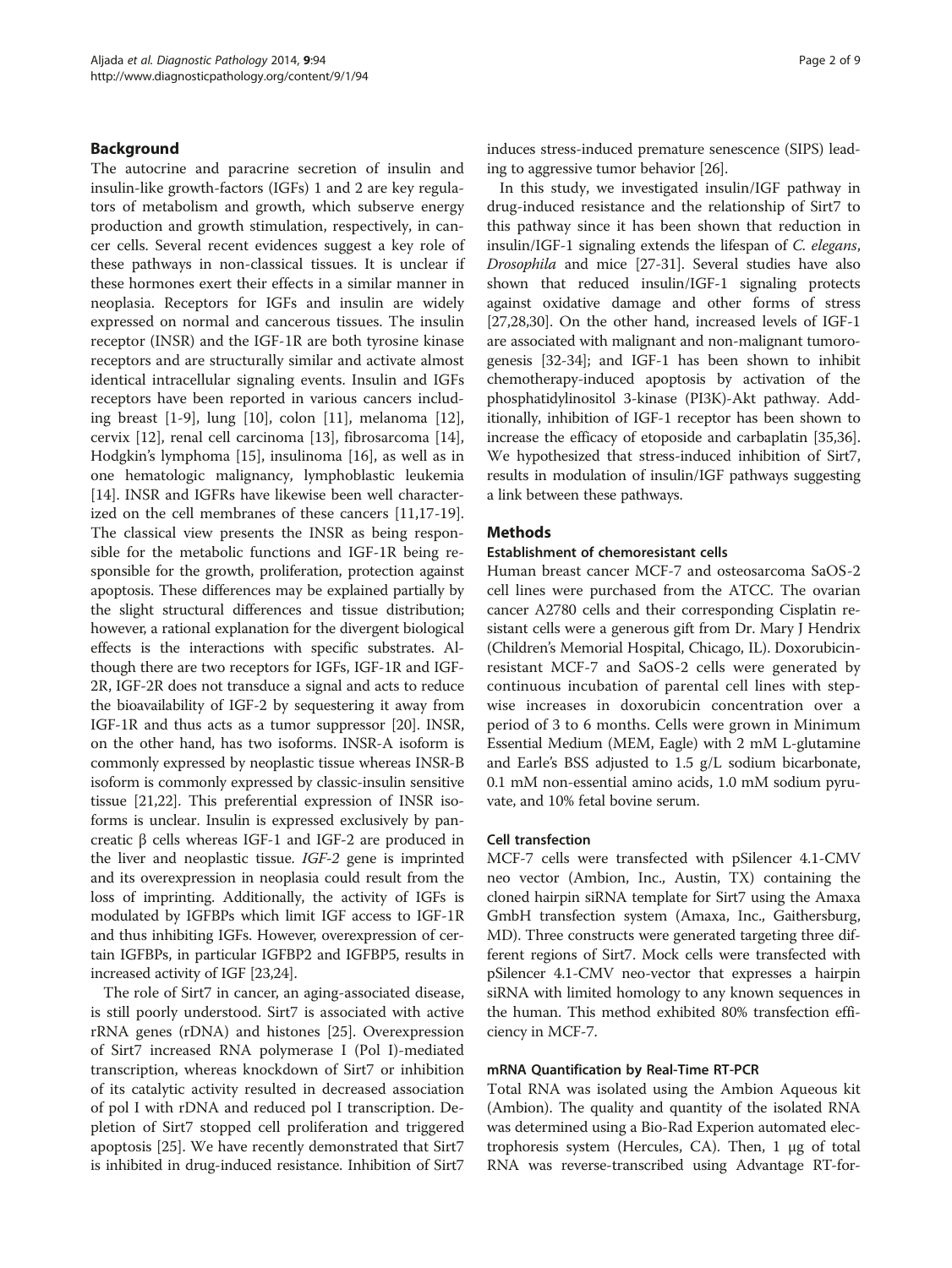<span id="page-2-0"></span>PCR Kit (Clontech; Mountain View, CA). Real time RT-PCR was performed with a Cepheid Smart Cycler (Sunnyvale, CA), using 2 μL cDNA, 10 μL Sybergreen Master mix (Qiagen; Valencia, CA) and 0.5 μL of 20 μM gene-specific primers: Sirt7-F: CCTCCTGCGTTCCCAA-CAG; Sirt7-R: GCTTCCCAGTTCAGAGGCT; INSR-F: CGTCCCCAGAAAAACCTCTTC; INSR-R: ACGGC-CACCGTCACATTC; IRS-1-F: CGCCGCTCAAGTGAG-GATTTAAGC; IRS-1-R: ATGCATCGTACCATCTACT GATGAGG; IRS-2-F: ACAATGGTGACTACACCGAG; IRS-2-R: CTGCTTTTCCTGAGAGAGAC; IRS-4-F: CTT CACTCGCGACCAAGCGACAAG; IRS-4-R: GTGCCCA TGCTTCTGTTTCCGCAG; IGF-1-F: GATCCTTTGCT CTGCACGAGTTACCTG; IGF-1-R: TTTGTGGCTCTT GAGAGGCAGGGACT; IGF-2-F: CCTCCAGTTCGTCT GTGGG; IGF-2-R: CACGTCCCTCTCGGACTTG; MD R-1-F (ABCB1): TGACATTTATTCAAAGTTAAAAG CA; MDR-1-R: TAGACACTTTATGCAAACATTTCAA; MRP-1-F (ABCC1): CGGAAACCATCCACGACCCTAA; MRP-1-R: TCATGAGGAAGTAGGGCCCAAA; BCRP-F (ABCG2): CCGCGACAGTTTCCAATGACCT; BCRP-R: GCCGAAGAGCTGCTGAGAACTGTA; GAPDH-F: TG CACCACCAACTGCTTAGC; GAPDH-R: GGCATGGA CTGTGGTCATGAG; β-actin-F: TGACTGACTACCT-CATGAAGATCC; β-actin-R: CCATCTCTTGCTCGAA GTCCAG; The specificity and size of the PCR products were tested by adding a melt curve at the end of the amplifications, analysis on a 2% agarose gel and sequencing of the bands. All values were normalized to GAPDH and β-actin.

# Sirt7, β-actin and GAPDH Western blotting

Western blotting was carried out by standard Western blotting technique. Total cellular homogenates were prepared using Pierce mammalian extraction reagent (Pierce, Rockford, IL), according to the instructions provided by the manufacturer. Protein quantization was performed by BCA method (Pierce Biotechnology, Inc., Rockford, IL). A total of 60 μg of cell lysates were boiled in 2X SDS buffer (100 mM Tris–HCl, 4% SDS, 20% glycerol, 0.06% bromophenol blue, and 200 mM DTT), proteins separated by SDS-PAGE and then transferred to PVDF membrane. Membranes were blocked in blocking buffer (5% dried milk powder, 1%TBS-T) after which the primary antibodies against GAPDH or β-actin (Santa Cruz Biotechnology Inc., Santa Cruz, CA) or Sirt7 (Sigma, St. Louis, MO) were added. The washed blots were then incubated in secondary antibody (goat anti-rabbit; Bio-Rad) diluted to 1:10000 and proteins were visualized using SuperSignal West Dura Extended Duration Substrate as per manufacturer's specifications (Pierce Chemical, IL). Images were captured using ChemiDoc XRS system (Bio-Rad, Hercules, CA).

# Insulin uptake by MCF-7 cells

MCF-7 cells transfected with either Sirt7 siRNA or mock were cultured overnight in chamber slides in MEM medium with a low (0.1%) FBS and at a confluency of 50%. Imaging of fluorescein isothiocyanate-insulin (FITCinsulin) uptake by MCF-7 cells transfected with either Sirt7 siRNA or mock were investigated using a fluorescence

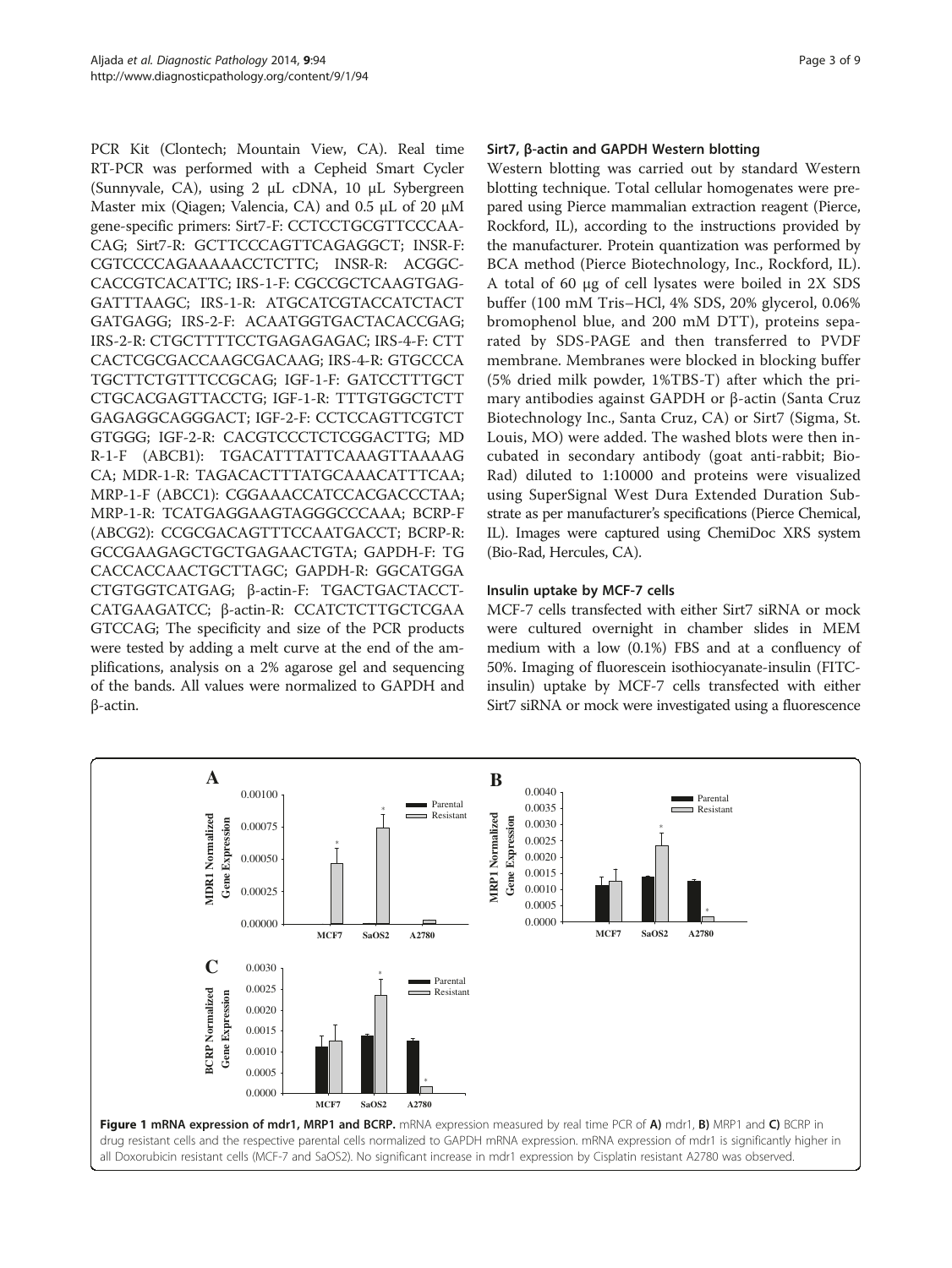<span id="page-3-0"></span>

microscope (Leica TCS STED Confocal Microscope, Leica Microsystems Ltd., UK). Each experiment was carried out in triplicate.

The relationship between the expression of Sirt7 and Pglycoprotein, coded for by mdr1, BCRP, and MRP-1 was

Results

investigated using quantitative PCR in both the wild type cells and their respective drug resistant cell line. The mRNA expression levels of several drug resistance genes (mdr1: multi-drug resistance gene-1; BCRP: breast cancer resistance protein; and MRP1: multi drug resistance associated protein-1) in MCF-7/Dox, SaOS-2/Dox, and A2780/Cis were measured by real-time PCR. mRNA

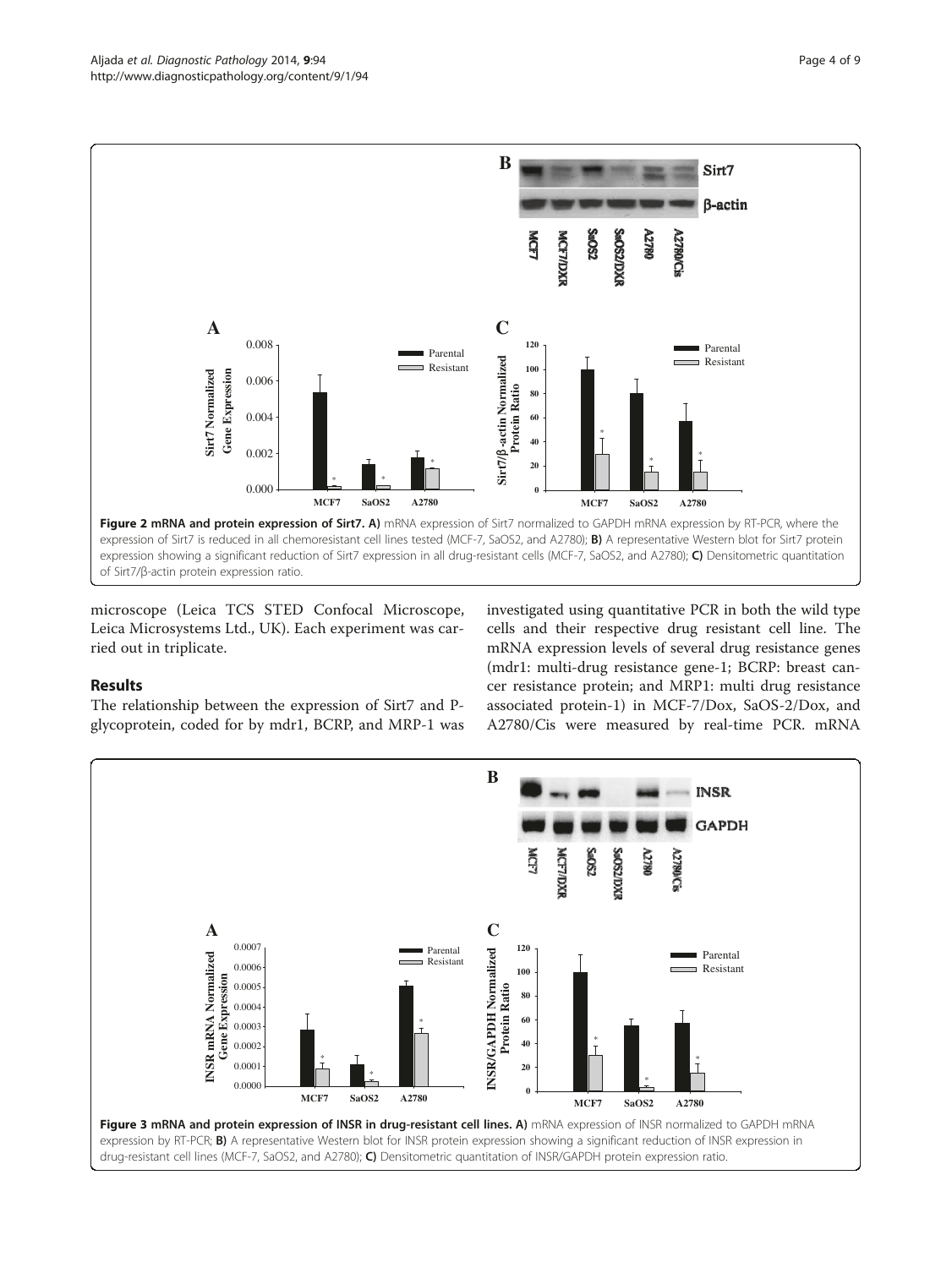

expression of mdr1 was consistently higher in the drugresistant cells when compared to the parental cells (Figure [1A](#page-2-0)). The expression of MRP1 and BCRP was the same in MCF-7/Dox and parental cells, slightly upregulated in SaOS-2/Dox and inhibited in A2780/Cis (Figures [1A](#page-2-0) & [1](#page-2-0)B). Sirt7, on the other hand, was inhibited in all the drug resistant cells examined (Figure [2](#page-3-0)).

To evaluate insulin/IGFs pathways in chemoresistance, we measured INSR, IRS-1, IRS-2, IRS-4, IGF-1 and IGF-2 mRNA. INSR was significantly inhibited in all the drug resistant cells when compared to their parental cell lines at the mRNA and protein levels (Figure [3\)](#page-3-0). Although IRS-1 is a substrate most commonly observed in IGF-INSR binding with IGF-1 and IGF-2 [\[37\]](#page-8-0), IRS-1 mRNA expression was inhibited in all the drug resistant cells lines (Figure 4A). However, IRS-2 mRNA expression was upregulated in all the drug resistant cell lines tested (Figure 4B). It is also known that IRS-4 is activated via IGF-1/IGF-INSR binding although the exact affect of IRS-4 is still unknown. As shown in Figure 4C, the mRNA expression of IRS-4 was not consistently affected in the drug-induced cell lines used in this study.

The mRNA expression of IGF-1 and IGF-2 is consistently increased in all the cancer cell lines compared to their respective parental cells except MCF-7 cell line which did not show a significant increase in IGF-1 (Figure 5). This observation establishes an inverse correlation between the expression of IGF-1 and Sirt7, and a positive correlation between Sirt7 and INSR. To establish a

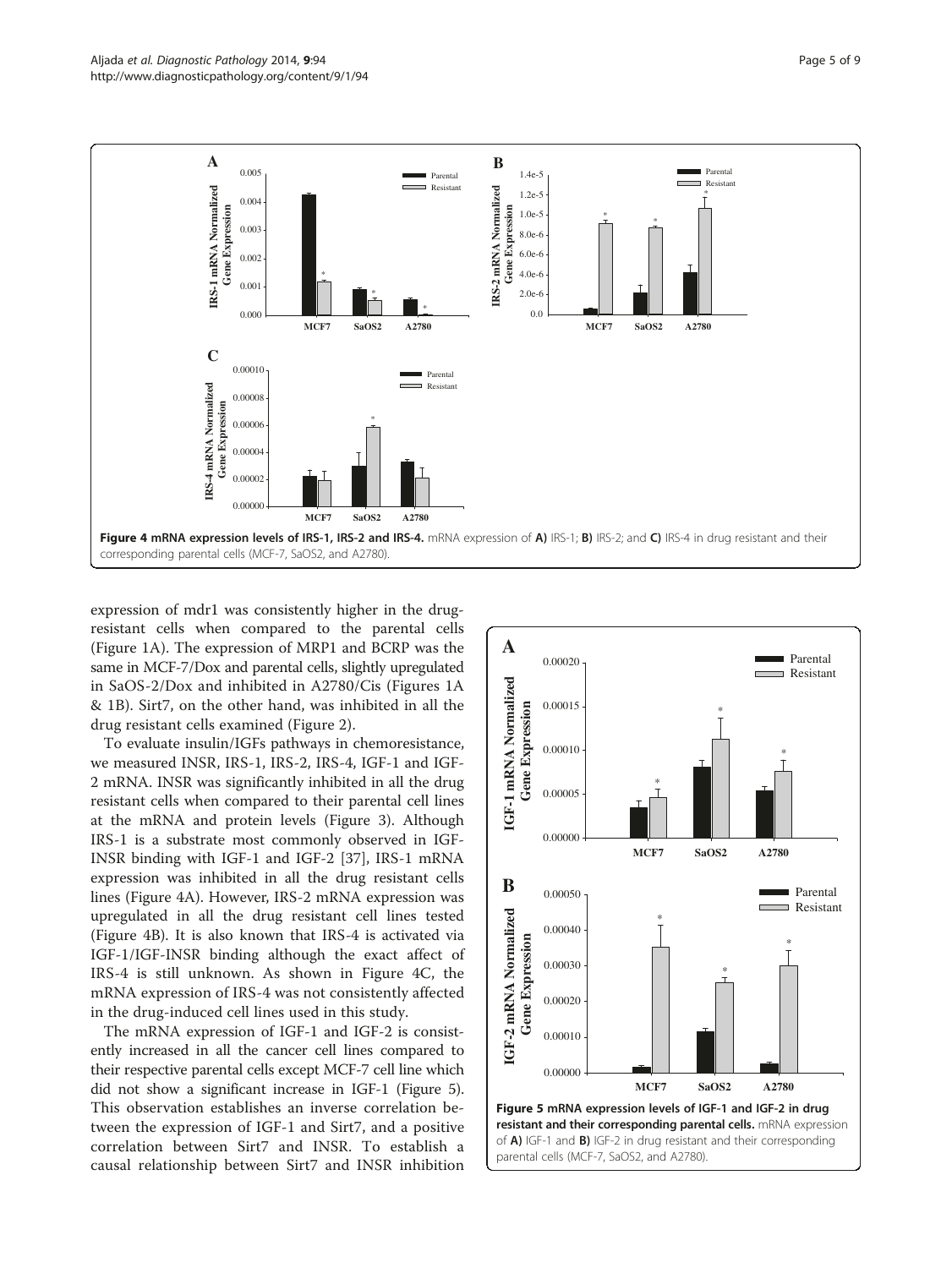and IGFs upregulation, Sirt7 in MCF-7 cells was inhibited with Sirt7 siRNA (Figure 6). Inhibition of Sirt7 significantly inhibited INSR and slightly upregulated IRS-1. It also upregulated the expression of IRS-4, IGF-1 and IGF-2. Insulin uptake was also inhibited following Sirt7 inhibition in MCF-7 (Figure [7](#page-6-0)). Sirt7 inhibition in MCF-7 resulted in inhibition of FITC conjugated insulin uptake when at added at lower concentrations (0.3-3.0 nM). However, a slight uptake was observed at 1 μM after 2 hours of addition. Insulin uptake by mock transfected MCF-7 cells was seen even at 0.3 nM (physiological) concentration with 30 min of incubation. This increased insulin uptake increased with time and concentrations. As expected, 10% FBS inhibited the uptake of insulin (data not shown).

# **Discussion**

Multi drug resistance (MDR) might be simultaneously involved in the participation of multiple genes and molecular pathways. Several mechanisms of MDR have been proposed, including the transporter-based MDR caused by the activation of transporter proteins such as Pglycoprotein (Pgp) and the non-transporter-based MDR, which is caused by altered activity of enzyme systems such as glutathione S-transferase  $π$  (GST- $π$ ). Expression of Pgp, GST-π and topoisomerase II were found to be useful for identifying drug resistance in gastric carcinoma [[38\]](#page-8-0). Sirt7 expression was inversely correlated with the increased expression of the *mdr1* gene in druginduced resistance. Sirt7 inhibition was also observed in Cisplatin-resistant cells, a non p-glycoprotein substrate, suggesting that the anti-apoptotic effect of Sirt7 inhibition is a non p-glycoprotein-dependent. Similarly, Sirt7 inhibition-induced drug resistance is a non-p53 mediated mechanism since the osteosarcoma SaOS-2 has p53 gene rearrangements and deletions [\[39](#page-8-0)] and both have decreased Sirt7 expression. A recent study by which Sir2 was overexpressed in drosophila flies resulted in promotion of caspase-dependent but p53-independent apoptosis [\[40](#page-8-0)].

Replicative senescence likely results from the shortening of telomeres to such an extent that the chromosome

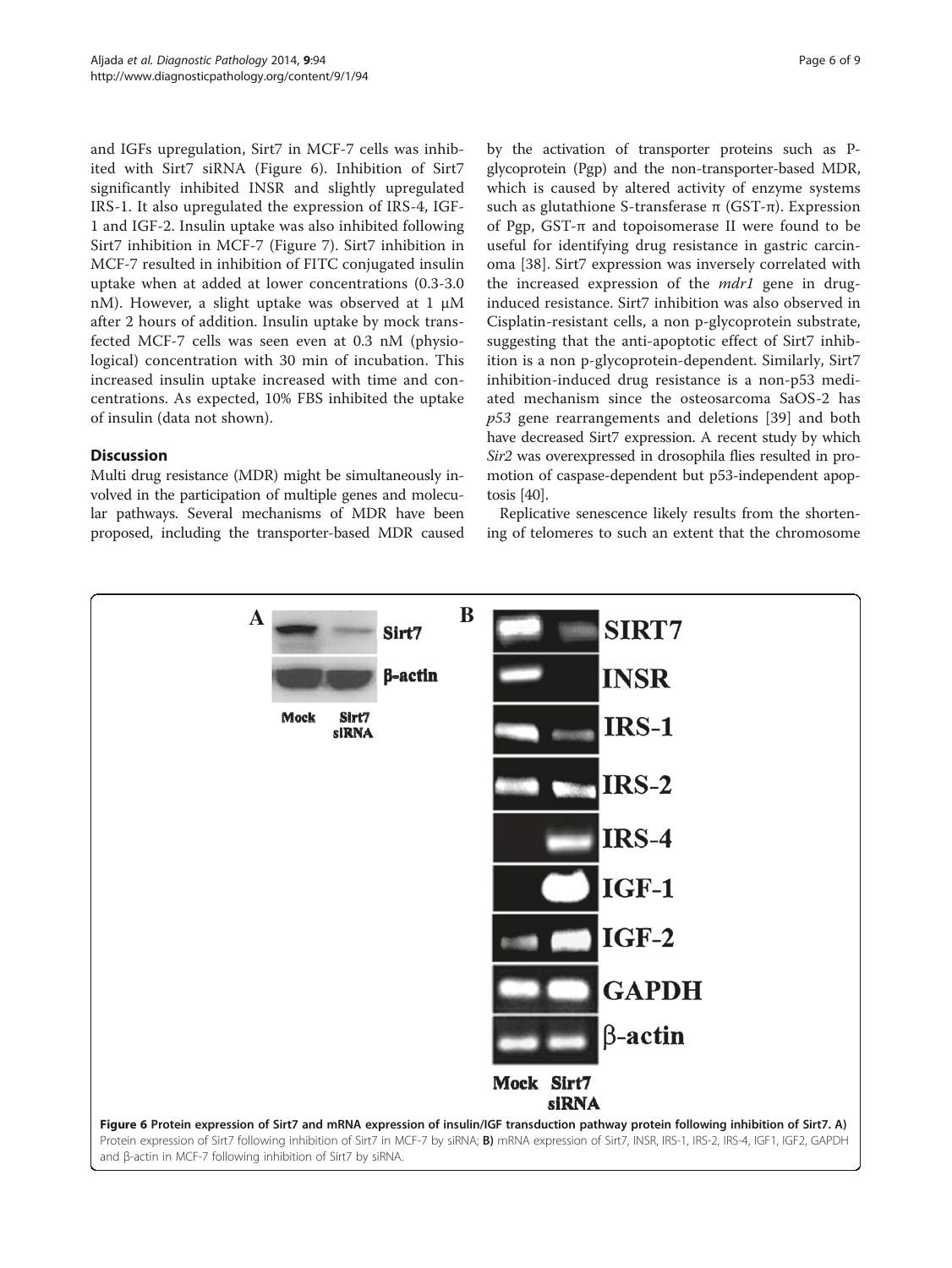<span id="page-6-0"></span>

ends are not fully masked from recognition by the proteins responsible for double strand break repair. Once a critical shortened telomere length is attained, cell senescence is triggered. SIPS is not prevented by telomere elongation. It is accompanied by intense genetic instability with gross chromosomal abnormalities, possibly due to illegitimate DNA recombination, and is associated with relative inability to undergo apoptosis [[41](#page-8-0)]. Recently, telomerase reverse transcriptase (hTERT)

mRNA expression was shown to be significantly increased in gastric cancer, which was related with a worse differentiation and drug-resistance to Adriamycin [\[42\]](#page-8-0). Whether modulation of insulin/IGF pathways by Sirt7 inhibition could mediate hTERT expression is of interest and it is the subject of further investigation.

Our data demonstrate clearly that drug resistance is associated with upregulation of IGF/IRS-2 pathway through Sirt7 inhibition. Most metastatic cancers express higher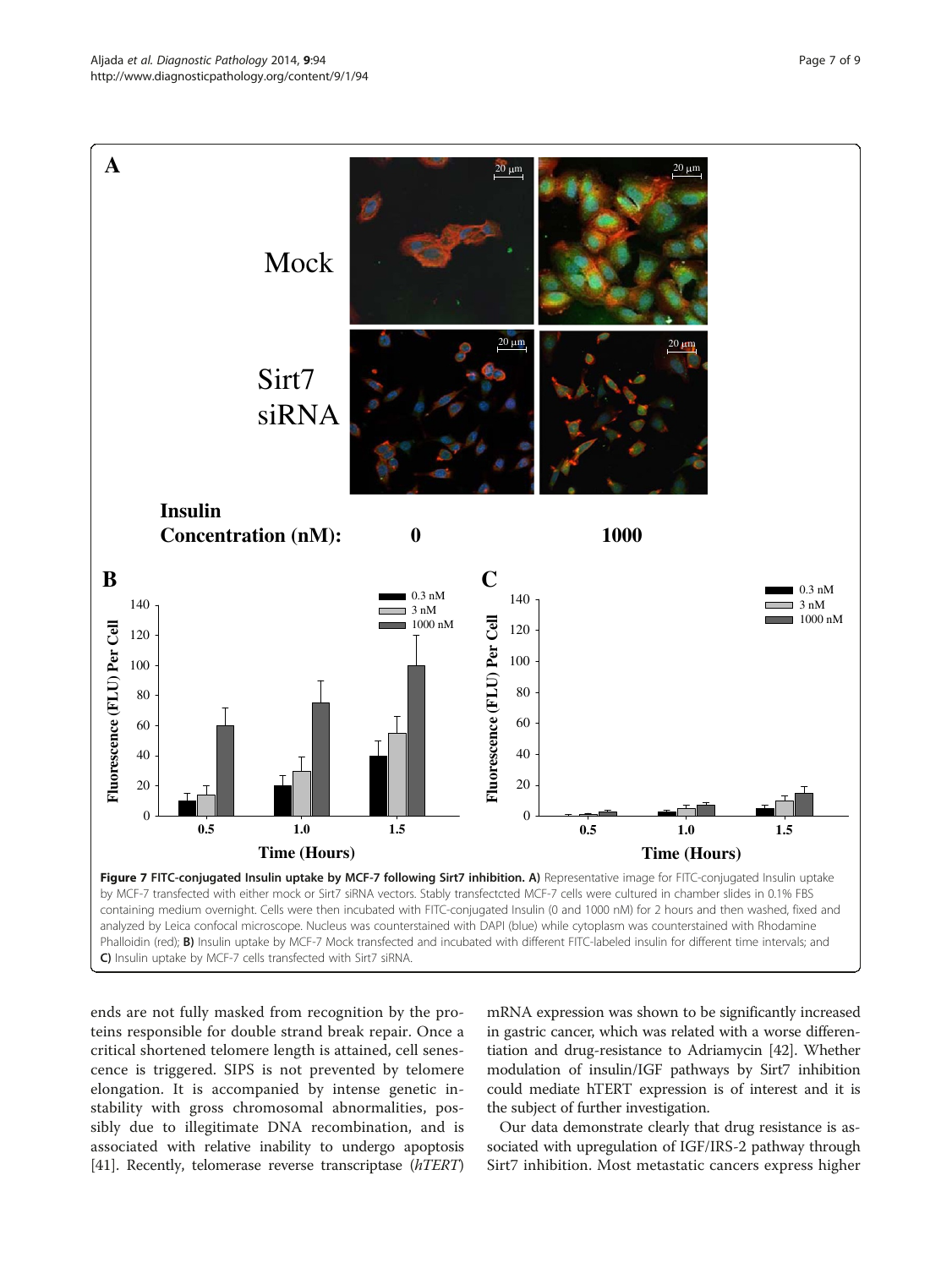<span id="page-7-0"></span>levels of IRS-2 as compared to IRS-1. IGF-1 dependent activation of a cell causes enhanced IRS-2 signaling and increased IGF-I induced migration, adhesion and anchorage-independent growth. Moreover, decreased levels of IRS-2 significantly affected cells response to IGF-1 signaling. Although IRS-1 is the predominant substrate activated via IGF-1-mediated cell proliferation and protection from chemotherapy induced apoptosis, IRS-2 links between IGF-1 and integrins, leading to its metastatic behavior [[43\]](#page-8-0). IGF-1 and IGF-1R activated cells have the ability to avoid apoptosis by regulating the actions of proteins such as caspase-3 and other apoptotic factors such as IL-3 and TNF- $\alpha$  [[44,45](#page-8-0)]. Over expression of IGF-1R in in vivo and in vitro models of testicular and ovarian cancer inhibited Cisplatin-induced apoptosis [[46](#page-8-0)]. In these tumors, however, induction of apoptosis by Cisplatin is not necessarily dependent on wild-type p53 [[47-49\]](#page-8-0). Similarly, in human breast model (HBL100), IGF-1 protected cells against apoptosis induced by 5-fluorouracil, methotrexate, tamoxifen, or camptothecin [\[50](#page-8-0)].

Our study links Sirt7 to INSR and could explain the cytotoxic potentiating effects of insulin [[51](#page-8-0),[52](#page-8-0)]. Insulin exerts this effect when it is given in combination with another chemotherapeutic agent. In MCF-7 human breast cancer cell line, methotrexate-induced cytotoxicity increased as much as 10,000-fold when combined with insulin [\[53\]](#page-8-0). Similarly, incubation of MDA-MB-231 with insulin resulted in an increased intracellular accumulation of the DNA-intercalating agent ellipticine and a concomitant increase in cytotoxicity. It was hypothesized that insulin imposes metabolic modification within cancerous cells, rendering them more sensitive to the effects of methotrexate while another study suggested an increase in the capacity to accumulate free intracellular methotrexate in MCF-7, a result of the increase in the intramembrane methotrexate transport system [\[54\]](#page-8-0). The cross-reaction of insulin with IGF receptors on cancer cell membranes increases the S-phase fraction in tumors, increasing the cells susceptibility to the cytotoxicity of anticancer drugs [6]. Addition of insulin to an asynchronous population of breast cancer cells increased the S-phase fraction to 66% compared to 37% in the controls [3]. Such an increase in the S-phase fraction would have a significant effect on the cytotoxicity of anticancer drugs, particularly the cell-cycle, phase-specific agents. Interestingly, Insulin differentiates selectively between cells of normal versus cancerous tissues. Insulin binds dominantly to tumor cells rather than to fat and fibrous tissue within tumors as demonstrated by autoradiographic studies [[17](#page-8-0)]. Notably, breast cancer cell membranes have been found to have an average of seven times more INSR [\[55](#page-8-0)] and 10 times more IGF receptors [2] than normal breast and other tissues. Therfore, insulin predominantly targets cancer cells, with a relative sparing of host normal tissues. However, our data show clearly a significant inhibition of INSR expression by all the druginduced resistant cells tested and as result would limit insulin potentiating therapy. Thus, drugs inducing Sirt7 may increase insulin cytotoxic potentiating effects by preventing INSR inhibition.

It is important to define the role of INSR in cellular response to stress with regards to development of drug resistance in cancer. Besides the possible discovery of a novel drug resistance mechanism, our results indicate that stress resistance in cancer shares common signaling pathways with that in aging. It would be of great interest to examine Sirt7/INSR pathway in aging. Since our data establish a causal relationship and implicate Sirt7 as a regulator of the insulin/IGF pathway, our data may also suggest a role of Sirt7 in hyperglycemia associated with chemoresistance.

#### Competing interest

The authors declare that they have no competing interest.

#### Authors' contributions

All authors contributed to this work. AA and AS participated in the design of the study. AA, AS and SA conceived of the study, participated in its design. AA and AS performed the assays. AA drafted the manuscript and performed the statistical analysis. AS and SA revised the draft. All authors read and approved the final manuscript.

#### Acknowledgment

This work was supported by King Abdullah International Medical Research Center (KAIMRC); National Guard Health Affairs and conducted at College of Medicine, King Saud bin Abdulaziz University for Health Sciences, Riyadh, Kingdom of Saudi Arabia.

## Received: 8 March 2014 Accepted: 15 April 2014 Published: 22 May 2014

#### References

- 1. Zapf J, Froesch ER: Insulin-like growth factors/somatomedins: structure, secretion, biological actions and physiological role. Horm Res 1986, 24:121–130.
- 2. Cullen KJ, Yee D, Sly WS, Perdue J, Hampton B, Lippman ME, Rosen N: Insulin-like growth factor receptor expression and function in human breast cancer. Cancer Res 1990, 50:48–53.
- 3. Gross GE, Boldt DH, Osborne CK: Perturbation by insulin of human breast cancer cell cycle kinetics. Cancer Res 1984, 44:3570–3575.
- 4. Myal Y, Shiu RP, Bhaumick B, Bala M: Receptor binding and growth-promoting activity of insulin-like growth factors in human breast cancer cells (T-47D) in culture. Cancer Res 1984, 44:5486–5490.
- Rasmussen AA, Cullen KJ: Paracrine/autocrine regulation of breast cancer by the insulin-like growth factors. Breast Cancer Res Treat 1998, 47:219–233.
- 6. Goustin AS, Leof EB, Shipley GD, Moses HL: Growth factors and cancer. Cancer Res 1986, 46:1015–1029.
- 7. van Wyk JJ, Graves DC, Casella SJ, Jacobs S: Evidence from monoclonal antibody studies that insulin stimulates deoxyribonucleic acid synthesis through the type I somatomedin receptor. J Clin Endocrinol Metab 1985, 61:639–643.
- 8. Quinn KA, Treston AM, Unsworth EJ, Miller MJ, Vos M, Grimley C, Battey J, Mulshine JL, Cuttitta F: Insulin-like growth factor expression in human cancer cell lines. J Biol Chem 1996, 271:11477–11483.
- 9. Surmacz E, Guvakova MA, Nolan MK, Nicosia RF, Sciacca L: Type I insulin-like growth factor receptor function in breast cancer. Breast Cancer Res Treat 1998, 47:255–267.
- 10. Nakanishi Y, Mulshine JL, Kasprzyk PG, Natale RB, Maneckjee R, Avis I, Treston AM, Gazdar AF, Minna JD, Cuttitta F: Insulin-like growth factor-I